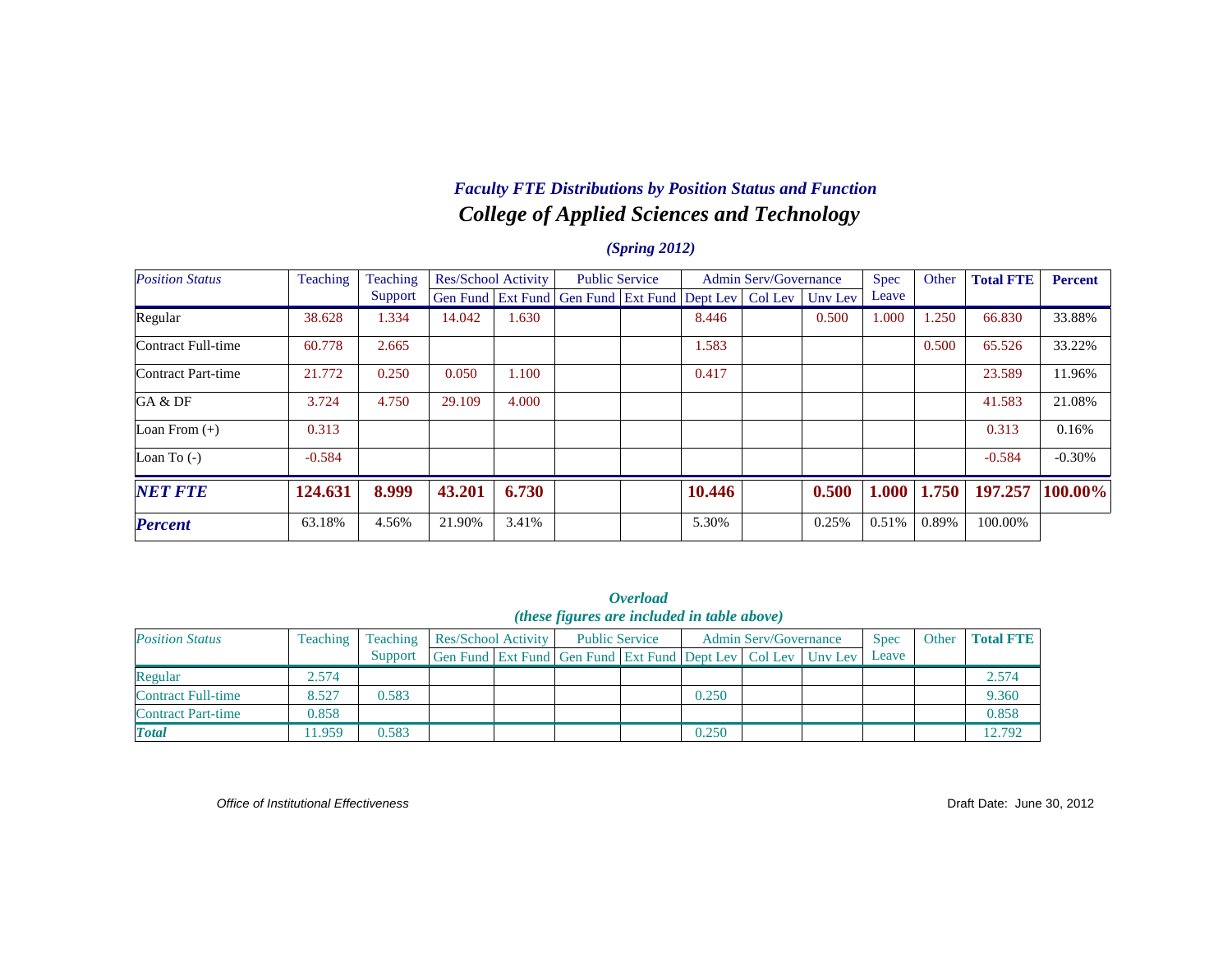# *College of Architecture and Planning Faculty FTE Distributions by Position Status and Function*

#### *(Spring 2012)*

| <b>Position Status</b> | Teaching | Teaching |        | <b>Res/School Activity</b> | <b>Public Service</b>                        |       | <b>Admin Serv/Governance</b> |         | Spec  | Other | <b>Total FTE</b> | <b>Percent</b> |
|------------------------|----------|----------|--------|----------------------------|----------------------------------------------|-------|------------------------------|---------|-------|-------|------------------|----------------|
|                        |          | Support  |        |                            | Gen Fund Ext Fund Gen Fund Ext Fund Dept Lev |       | Col Lev                      | Uny Lev | Leave |       |                  |                |
| Regular                | 25.001   | 0.000    | 6.082  | 000.1                      |                                              | 5.583 | 0.750                        | 0.250   | 2.500 | 1.167 | 42.333           | 57.69%         |
| Contract Full-time     | 9.500    |          | 0.750  |                            |                                              | 0.500 |                              |         |       |       | 10.750           | 14.65%         |
| Contract Part-time     | 3.250    |          | 0.500  | 0.018                      |                                              |       |                              |         |       |       | 3.768            | 5.14%          |
| GA & DF                |          | 13.025   | 7.250  | 0.250                      |                                              | 1.000 | 0.500                        |         |       |       | 22.025           | 30.02%         |
| Loan From $(+)$        | 1.625    |          |        |                            |                                              |       |                              |         |       |       | 1.625            | 2.21%          |
| Loan To $(-)$          | $-7.125$ |          |        |                            |                                              |       |                              |         |       |       | $-7.125$         | $-9.71%$       |
| <b>NET FTE</b>         | 32.251   | 13.025   | 14.582 | 1.268                      |                                              | 7.083 | 1.250                        | 0.250   | 2.500 | 1.167 | 73.376           | $100.00\%$     |
| <b>Percent</b>         | 43.95%   | 17.75%   | 19.87% | 1.73%                      |                                              | 9.65% | 1.70%                        | 0.34%   | 3.41% | 1.59% | 100.00%          |                |

|                        |          |                 |                     |                                                                  | <i><b>Overload</b></i> |       |                              |             |       |                  |
|------------------------|----------|-----------------|---------------------|------------------------------------------------------------------|------------------------|-------|------------------------------|-------------|-------|------------------|
|                        |          |                 |                     | <i>(these figures are included in table above)</i>               |                        |       |                              |             |       |                  |
| <b>Position Status</b> | Teaching | <b>Teaching</b> | Res/School Activity | <b>Public Service</b>                                            |                        |       | <b>Admin Serv/Governance</b> | <b>Spec</b> | Other | <b>Total FTE</b> |
|                        |          | Support         |                     | Gen Fund Ext Fund Gen Fund Ext Fund Dept Lev   Col Lev   Unv Lev |                        |       |                              | Leave       |       |                  |
| Regular                |          |                 |                     |                                                                  |                        | 0.333 |                              |             |       | 0.333            |
| <b>Total</b>           |          |                 |                     |                                                                  |                        | 0.333 |                              |             |       | 0.333            |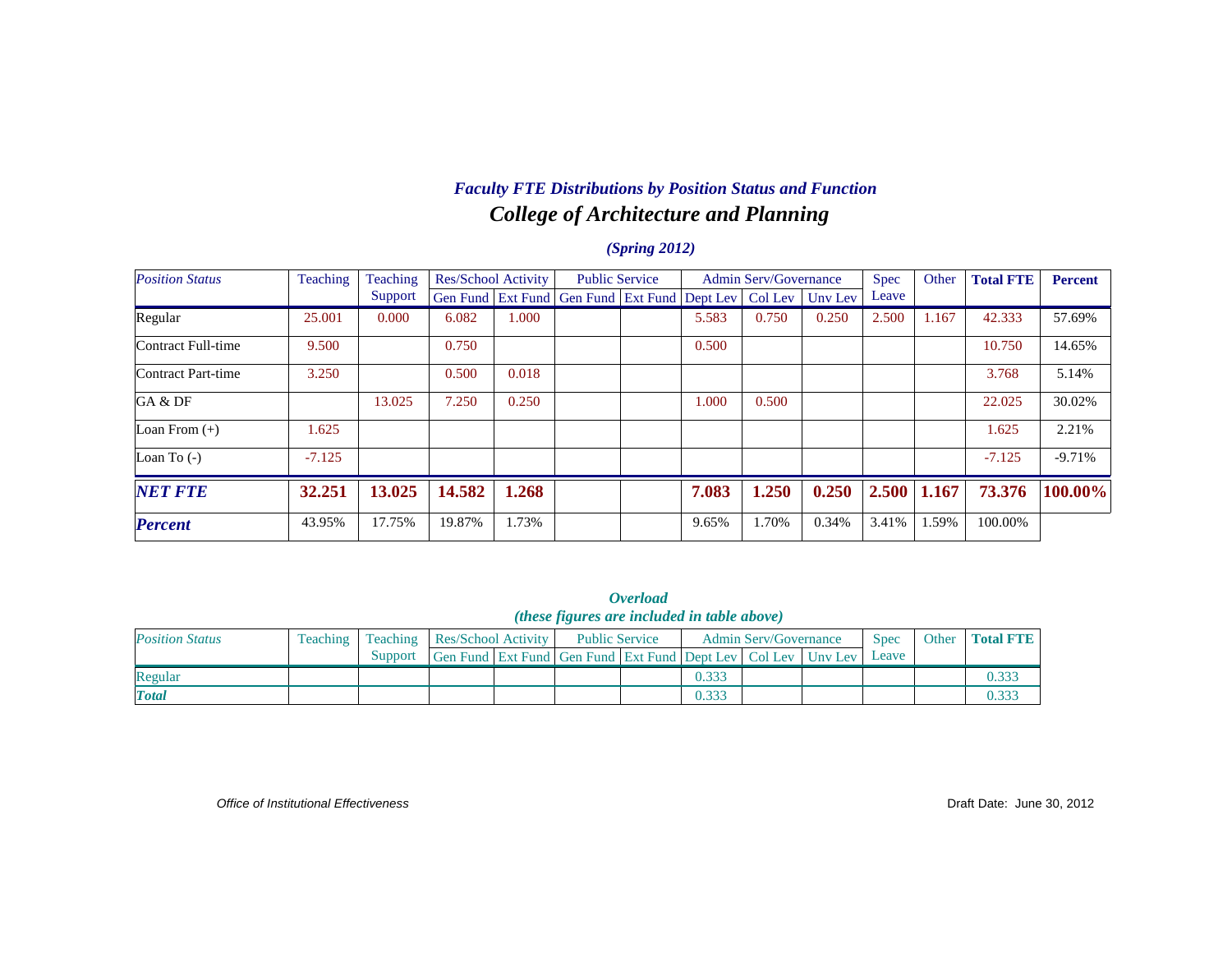# *College of Business Faculty FTE Distributions by Position Status and Function*

### *(Spring 2012)*

| <b>Position Status</b> | <b>Teaching</b> | Teaching |        | <b>Res/School Activity</b> | <b>Public Service</b>                        |       | <b>Admin Serv/Governance</b> |                 | <b>Spec</b> | Other | <b>Total FTE</b> | <b>Percent</b> |
|------------------------|-----------------|----------|--------|----------------------------|----------------------------------------------|-------|------------------------------|-----------------|-------------|-------|------------------|----------------|
|                        |                 | Support  |        |                            | Gen Fund Ext Fund Gen Fund Ext Fund Dept Lev |       |                              | Col Lev Unv Lev | Leave       |       |                  |                |
| Regular                | 44.500          | 1.000    | 15.940 | 0.310                      |                                              | 2.250 | 0.500                        | 0.000           | 1.250       | 0.750 | 66.500           | 67.51%         |
| Contract Full-time     | 13.664          |          |        |                            |                                              | 0.000 |                              |                 |             | 0.250 | 13.914           | 14.12%         |
| Contract Part-time     | 4.000           |          |        | 0.100                      |                                              |       |                              |                 |             |       | 4.100            | 4.16%          |
| GA & DF                |                 | 13.000   |        |                            |                                              |       |                              |                 |             |       | 13.000           | 13.20%         |
| Loan From $(+)$        | 2.000           |          |        |                            |                                              |       |                              |                 |             |       | 2.000            | 2.03%          |
| Loan To $(-)$          | $-1.003$        |          |        |                            |                                              |       |                              |                 |             |       | $-1.003$         | $-1.02%$       |
| <b>NET FTE</b>         | 63.161          | 14.000   | 15.940 | 0.410                      |                                              | 2.250 | 0.500                        | 0.000           | 1.250       | 1.000 | 98.511           | 100.00%        |
| <b>Percent</b>         | 64.12%          | 14.21%   | 16.18% | 0.42%                      |                                              | 2.28% | 0.51%                        | 0.00%           | .27%        | 1.02% | 100.00%          |                |

|                        |                                                                                                                                        |         |                                                              |  | <i>(these figures are included in table above)</i> | <i><b>Overload</b></i> |  |  |  |       |  |       |  |
|------------------------|----------------------------------------------------------------------------------------------------------------------------------------|---------|--------------------------------------------------------------|--|----------------------------------------------------|------------------------|--|--|--|-------|--|-------|--|
| <b>Position Status</b> | <b>Spec</b><br>Other Total FTE<br><b>Res/School Activity</b><br>Teaching<br><b>Public Service</b><br>Admin Serv/Governance<br>Teaching |         |                                                              |  |                                                    |                        |  |  |  |       |  |       |  |
|                        |                                                                                                                                        | Support | Gen Fund Ext Fund Gen Fund Ext Fund Dept Lev Col Lev Unv Lev |  |                                                    |                        |  |  |  | Leave |  |       |  |
| Contract Full-time     | .664                                                                                                                                   |         |                                                              |  |                                                    |                        |  |  |  |       |  | 1.664 |  |
| <b>Total</b>           | .664                                                                                                                                   |         |                                                              |  |                                                    |                        |  |  |  |       |  | .664  |  |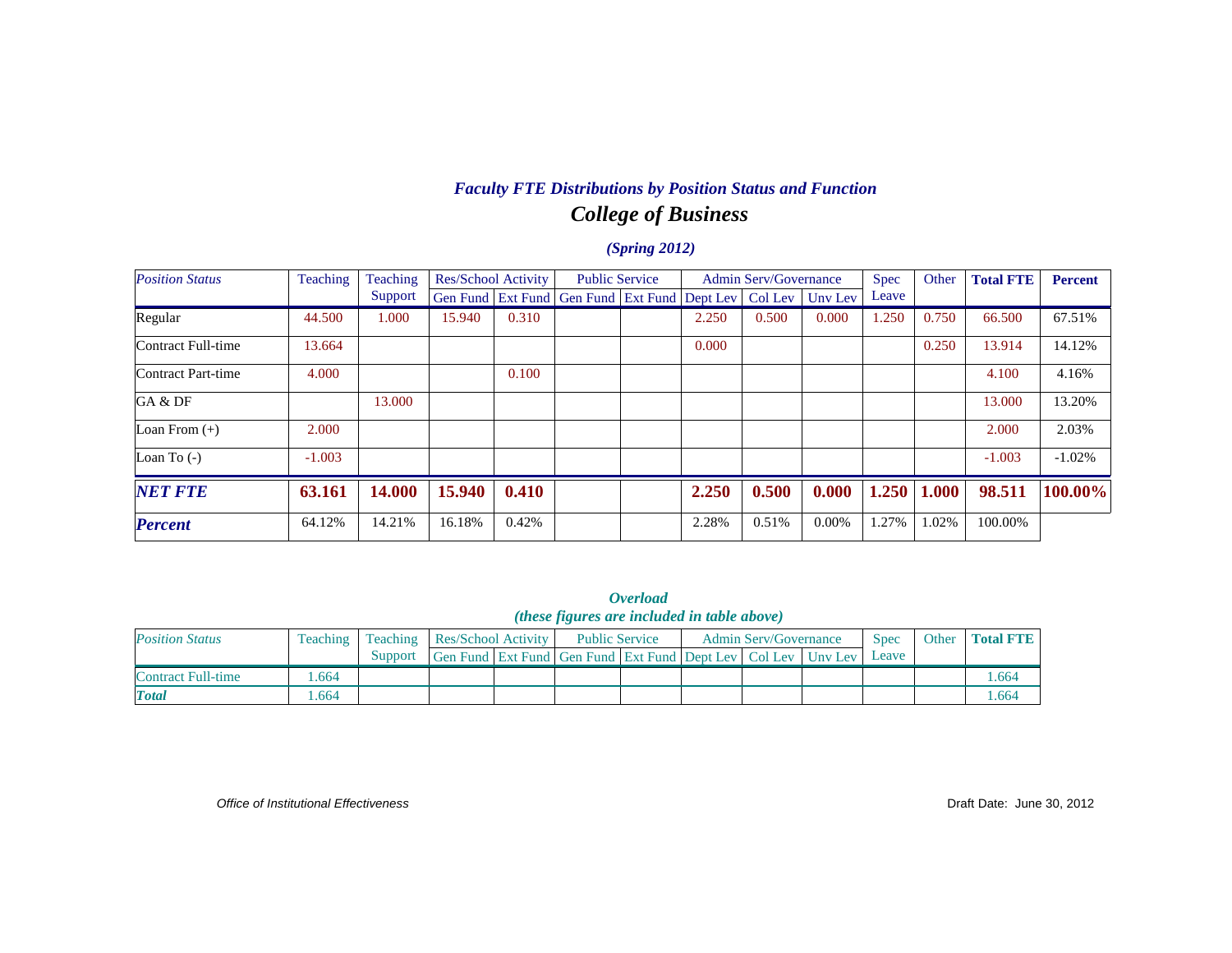# *College of Comm, Info & Media Faculty FTE Distributions by Position Status and Function*

#### *(Spring 2012)*

| <b>Position Status</b> | Teaching | Teaching |        | <b>Res/School Activity</b> |                                              | <b>Public Service</b> |       | <b>Admin Serv/Governance</b> |         | Spec  | Other | <b>Total FTE</b> | <b>Percent</b> |
|------------------------|----------|----------|--------|----------------------------|----------------------------------------------|-----------------------|-------|------------------------------|---------|-------|-------|------------------|----------------|
|                        |          | Support  |        |                            | Gen Fund Ext Fund Gen Fund Ext Fund Dept Lev |                       |       | Col Lev                      | Uny Lev | Leave |       |                  |                |
| Regular                | 25.026   | 3.200    | 9.416  | 0.250                      | 0.150                                        |                       | 2.875 | 0.500                        | 0.050   |       | 1.033 | 42.500           | 38.10%         |
| Contract Full-time     | 27.517   | 1.750    | 0.727  |                            |                                              |                       | 2.172 |                              |         |       | 0.250 | 32.416           | 29.06%         |
| Contract Part-time     | 3.791    |          |        |                            |                                              |                       |       |                              |         |       |       | 3.791            | 3.40%          |
| GA & DF                | 12.405   | 15.091   | 4.250  |                            |                                              |                       | 1.996 |                              |         |       |       | 33.742           | 30.25%         |
| Loan From $(+)$        | 4.159    |          |        |                            |                                              |                       |       |                              |         |       |       | 4.159            | 3.73%          |
| Loan To $(-)$          | $-5.053$ |          |        |                            |                                              |                       |       |                              |         |       |       | $-5.053$         | $-4.53%$       |
| <b>NET FTE</b>         | 67.845   | 20.041   | 14.393 | 0.250                      | 0.150                                        |                       | 7.043 | 0.500                        | 0.050   |       | 1.283 | 111.555          | 100.00%        |
| <b>Percent</b>         | 60.82%   | 17.97%   | 12.90% | 0.22%                      | 0.13%                                        |                       | 6.31% | 0.45%                        | 0.04%   |       | 1.15% | 100.00%          |                |

|                 | <i><b>Overload</b></i>                             |                |
|-----------------|----------------------------------------------------|----------------|
|                 | <i>(these figures are included in table above)</i> |                |
| School Activity | <b>Public Service</b>                              | Admin Serv/Gov |

| <b>Position Status</b> | Teaching | <b>Res/School Activity</b><br>Teaching |                                                                          | <b>Public Service</b> |  | <b>Admin Serv/Governance</b> | <b>Spec</b> | Other | <b>Total FTE</b> |
|------------------------|----------|----------------------------------------|--------------------------------------------------------------------------|-----------------------|--|------------------------------|-------------|-------|------------------|
|                        |          | Support                                | Gen Fund   Ext Fund   Gen Fund   Ext Fund   Dept Lev   Col Lev   Unv Lev |                       |  |                              | Leave       |       |                  |
| Regular                | 0.250    |                                        |                                                                          |                       |  |                              |             |       | 0.250            |
| Contract Full-time     | .917     |                                        |                                                                          |                       |  |                              |             | 0.250 | 2.167            |
| Loan From $(+)$        | 0.250    |                                        |                                                                          |                       |  |                              |             |       | 0.250            |
| <b>Total</b>           | 2.417    |                                        |                                                                          |                       |  |                              |             | 0.250 | 2.667            |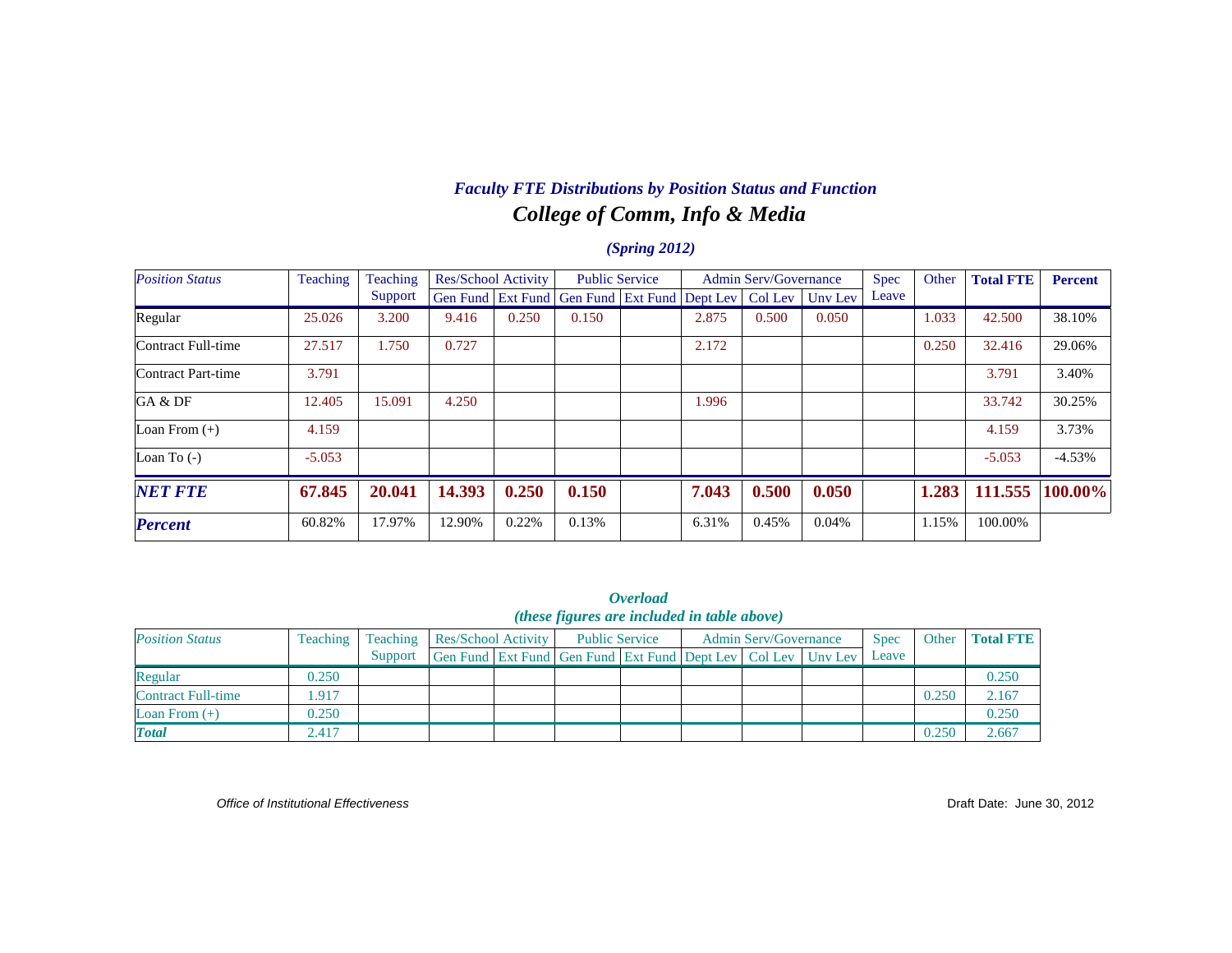# *College of Fine Arts Faculty FTE Distributions by Position Status and Function*

#### *(Spring 2012)*

| <b>Position Status</b> | Teaching | Teaching |       | Res/School Activity | <b>Public Service</b>                                          |       | <b>Admin Serv/Governance</b> |         | <b>Spec</b> | Other | <b>Total FTE</b> | <b>Percent</b> |
|------------------------|----------|----------|-------|---------------------|----------------------------------------------------------------|-------|------------------------------|---------|-------------|-------|------------------|----------------|
|                        |          | Support  |       |                     | Gen Fund   Ext Fund   Gen Fund   Ext Fund   Dept Lev   Col Lev |       |                              | Unv Lev | Leave       |       |                  |                |
| Regular                | 74.228   | 1.086    | 4.853 | 000.1               |                                                                | 4.166 |                              | 0.000   | 2.000       | l.500 | 88.833           | 56.08%         |
| Contract Full-time     | 18.163   | 0.750    | 0.505 | 0.500               |                                                                | 0.750 |                              |         |             | 0.500 | 21.168           | 13.36%         |
| Contract Part-time     | 19.168   | 1.750    |       |                     |                                                                | 0.000 |                              |         |             | 1.000 | 21.918           | 13.84%         |
| GA & DF                | 7.916    | 18.750   |       |                     |                                                                |       |                              |         |             |       | 26.666           | 16.84%         |
| Loan From $(+)$        | 0.250    |          |       |                     |                                                                |       |                              |         |             |       | 0.250            | 0.16%          |
| Loan To $(-)$          | $-0.439$ |          |       |                     |                                                                |       |                              |         |             |       | $-0.439$         | $-0.28%$       |
| <b>NET FTE</b>         | 119.286  | 22.336   | 5.358 | 1.500               |                                                                | 4.916 |                              | 0.000   | 2.000       | 3.000 | 158.396          | 100.00%        |
| <b>Percent</b>         | 75.31%   | 14.10%   | 3.38% | 0.95%               |                                                                | 3.10% |                              | 0.00%   | 1.26%       | 1.89% | 100.00%          |                |

*Overload (these figures are included in table above)*

| <b>Position Status</b> | Teaching | Teaching | Res/School Activity |                                                              | <b>Public Service</b> | <b>Admin Serv/Governance</b> | <b>Spec</b> | Other | <b>Total FTE</b> |
|------------------------|----------|----------|---------------------|--------------------------------------------------------------|-----------------------|------------------------------|-------------|-------|------------------|
|                        |          | Support  |                     | Gen Fund Ext Fund Gen Fund Ext Fund Dept Lev Col Lev Unv Lev |                       |                              | Leave       |       |                  |
| Regular                | 2.125    |          |                     |                                                              |                       |                              |             |       | 2.125            |
| Contract Full-time     | .459     |          |                     |                                                              |                       |                              |             |       | 1.459            |
| Contract Part-time     | 0.250    |          |                     |                                                              |                       |                              |             |       | 0.250            |
| <b>Total</b>           | 3.834    |          |                     |                                                              |                       |                              |             |       | 3.834            |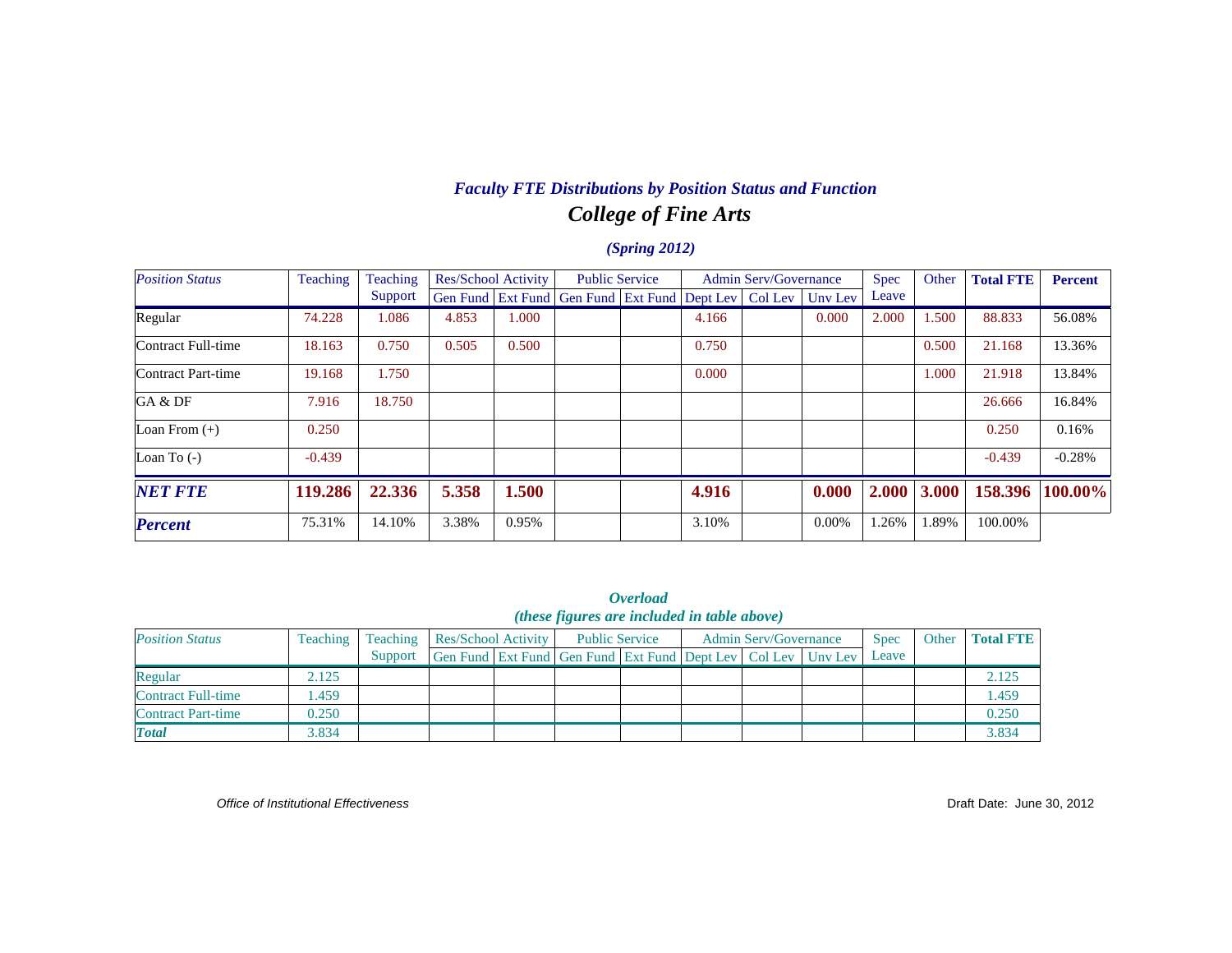# *College of Sciences and Humanities Faculty FTE Distributions by Position Status and Function*

#### *(Spring 2012)*

| <b>Position Status</b> | Teaching  | Teaching |        | Res/School Activity |                                                      | <b>Public Service</b> |        | <b>Admin Serv/Governance</b> |                 | <b>Spec</b> | Other | <b>Total FTE</b> | <b>Percent</b> |
|------------------------|-----------|----------|--------|---------------------|------------------------------------------------------|-----------------------|--------|------------------------------|-----------------|-------------|-------|------------------|----------------|
|                        |           | Support  |        |                     | Gen Fund   Ext Fund   Gen Fund   Ext Fund   Dept Lev |                       |        |                              | Col Lev Uny Lev | Leave       |       |                  |                |
| Regular                | 172.544   | 0.540    | 52.778 | 3.716               | 0.750                                                |                       | 23.423 | 0.975                        | 1.000           | 8.250       | .990  | 265.966          | 47.00%         |
| Contract Full-time     | 119.552   | 1.833    | 1.250  | 0.500               |                                                      |                       | 2.708  | 0.040                        | 1.328           | 0.000       | l.450 | 128.661          | 22.73%         |
| Contract Part-time     | 39.652    | 0.250    |        |                     | 0.250                                                |                       | 2.183  | 0.958                        |                 |             |       | 43.293           | 7.65%          |
| GA & DF                | 23.260    | 70.953   | 18.550 | 1.500               | 0.237                                                | 0.250                 |        |                              |                 |             |       | 114.750          | 20.28%         |
| Loan From $(+)$        | 38.315    |          |        |                     |                                                      |                       |        |                              |                 |             |       | 38.315           | 6.77%          |
| Loan To $(-)$          | $-25.069$ |          |        |                     |                                                      |                       |        |                              |                 |             |       | $-25.069$        | $-4.43%$       |
| <b>NET FTE</b>         | 368.254   | 73.576   | 72.578 | 5.716               | 1.237                                                | 0.250                 | 28.314 | 1.973                        | 2.328           | 8.250       | 3.440 | 565.916          | 100.00%        |
| <b>Percent</b>         | 65.07%    | 13.00%   | 12.82% | 1.01%               | 0.22%                                                | 0.04%                 | 5.00%  | 0.35%                        | 0.41%           | .46%        | 0.61% | 100.00%          |                |

| <b>Overload</b><br><i>(these figures are included in table above)</i> |          |                     |                                                                                         |  |                       |  |       |  |                              |  |       |                  |
|-----------------------------------------------------------------------|----------|---------------------|-----------------------------------------------------------------------------------------|--|-----------------------|--|-------|--|------------------------------|--|-------|------------------|
| <b>Position Status</b>                                                | Teaching | Teaching<br>Support | Res/School Activity<br>Gen Fund Ext Fund Gen Fund Ext Fund Dept Lev   Col Lev   Unv Lev |  | <b>Public Service</b> |  |       |  | <b>Admin Serv/Governance</b> |  | Other | <b>Total FTE</b> |
| Regular                                                               | 4.845    |                     | 0.109                                                                                   |  |                       |  | 0.250 |  |                              |  |       | 5.204            |
| <b>Contract Full-time</b>                                             | 6.163    |                     |                                                                                         |  |                       |  |       |  |                              |  |       | 6.163            |
| <b>Contract Part-time</b>                                             | 0.333    |                     |                                                                                         |  |                       |  |       |  |                              |  |       | 0.333            |
| Loan From $(+)$                                                       | 0.250    |                     |                                                                                         |  |                       |  |       |  |                              |  |       | 0.250            |
| <b>Total</b>                                                          | 11.591   |                     | 0.109                                                                                   |  |                       |  | 0.250 |  |                              |  |       | 11.950           |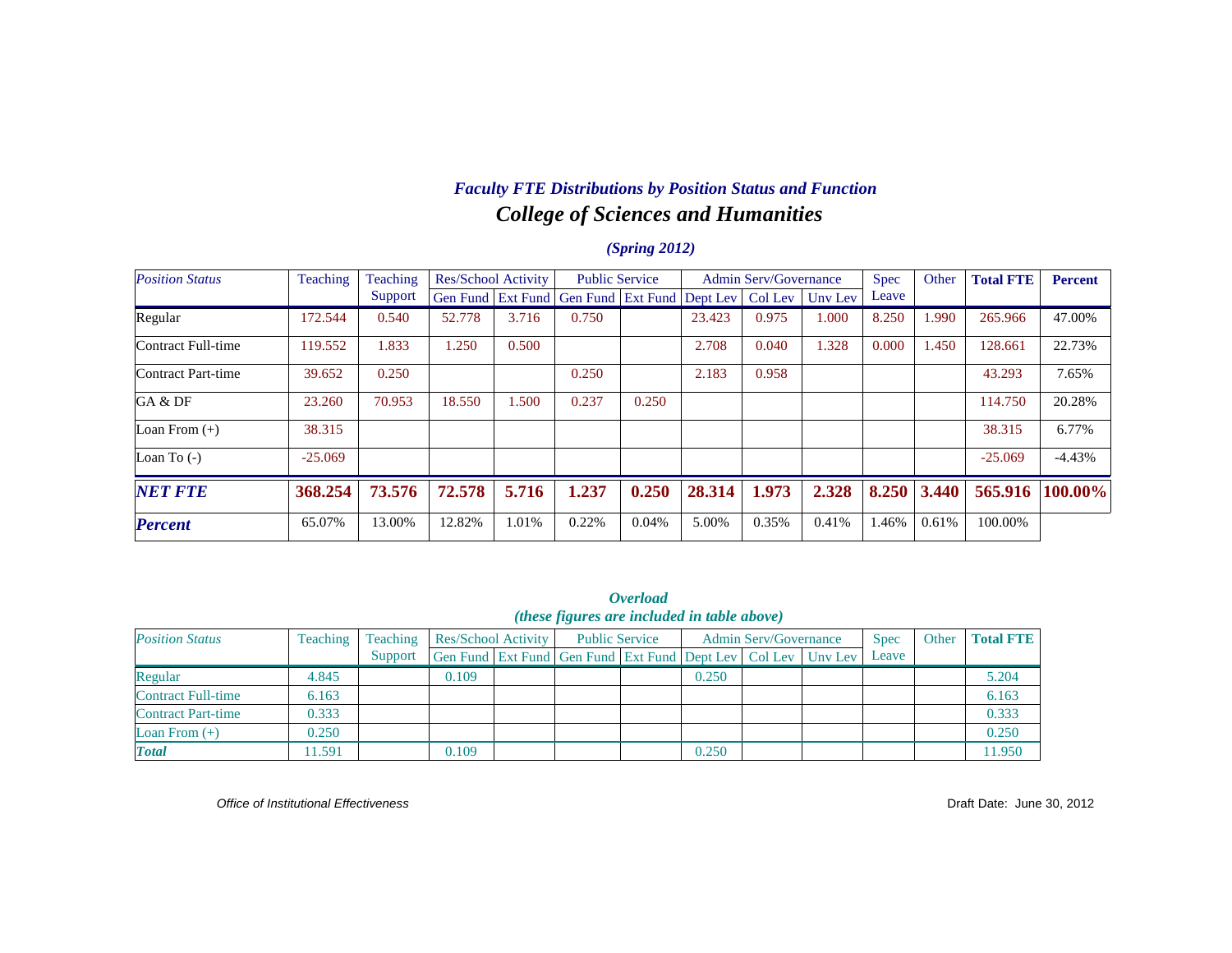# *Teachers College Faculty FTE Distributions by Position Status and Function*

#### *(Spring 2012)*

| <b>Position Status</b> | <b>Teaching</b> | Teaching |        | Res/School Activity |                                                      | <b>Public Service</b> |        | <b>Admin Serv/Governance</b> |                 | <b>Spec</b> | Other | <b>Total FTE</b> | <b>Percent</b> |
|------------------------|-----------------|----------|--------|---------------------|------------------------------------------------------|-----------------------|--------|------------------------------|-----------------|-------------|-------|------------------|----------------|
|                        |                 | Support  |        |                     | Gen Fund   Ext Fund   Gen Fund   Ext Fund   Dept Lev |                       |        |                              | Col Lev Uny Lev | Leave       |       |                  |                |
| Regular                | 48.831          | 1.917    | 20.570 | 0.180               |                                                      |                       | 8.750  | 0.500                        | 0.250           | 0.000       | .250  | 82.248           | 40.37%         |
| Contract Full-time     | 26.665          | 1.251    |        |                     |                                                      |                       | 0.500  |                              |                 |             | 4.167 | 32.583           | 15.99%         |
| Contract Part-time     | 30.580          |          |        | 1.000               |                                                      |                       |        |                              |                 |             | 1.000 | 32.580           | 15.99%         |
| GA & DF                | 6.750           | 18.000   | 24.500 | 0.500               | 3.750                                                |                       | 1.500  |                              |                 |             |       | 55,000           | 26.99%         |
| Loan From $(+)$        | 3.893           |          |        |                     |                                                      |                       |        |                              |                 |             |       | 3.893            | 1.91%          |
| Loan To $(-)$          | $-2.549$        |          |        |                     |                                                      |                       |        |                              |                 |             |       | $-2.549$         | $-1.25%$       |
| <b>NET FTE</b>         | 114.170         | 21.168   | 45.070 | 1.680               | 3.750                                                |                       | 10.750 | 0.500                        | 0.250           | 0.000       | 6.417 | 203.755          | 100.00%        |
| <b>Percent</b>         | 56.03%          | 10.39%   | 22.12% | 0.82%               | 1.84%                                                |                       | 5.28%  | 0.25%                        | 0.12%           | 0.00%       | 3.15% | 100.00%          |                |

| <i><b>Overload</b></i><br>(these figures are included in table above) |          |          |                     |  |                                                              |  |                              |  |  |             |       |                  |
|-----------------------------------------------------------------------|----------|----------|---------------------|--|--------------------------------------------------------------|--|------------------------------|--|--|-------------|-------|------------------|
| <b>Position Status</b>                                                | Teaching | Teaching | Res/School Activity |  | <b>Public Service</b>                                        |  | <b>Admin Serv/Governance</b> |  |  | <b>Spec</b> | Other | <b>Total FTE</b> |
|                                                                       |          | Support  |                     |  | Gen Fund Ext Fund Gen Fund Ext Fund Dept Lev Col Lev Unv Lev |  |                              |  |  | Leave       |       |                  |
| Regular                                                               | 2.332    | 0.083    |                     |  |                                                              |  |                              |  |  |             |       | 2.415            |
| Contract Full-time                                                    | 0.903    |          |                     |  |                                                              |  |                              |  |  |             |       | 0.903            |
| <b>Contract Part-time</b>                                             | .000     |          |                     |  |                                                              |  |                              |  |  |             |       | 1.000            |
| Loan From $(+)$                                                       | 0.750    |          |                     |  |                                                              |  |                              |  |  |             |       | 0.750            |
| <b>Total</b>                                                          | 4.985    | 0.083    |                     |  |                                                              |  |                              |  |  |             |       | 5.068            |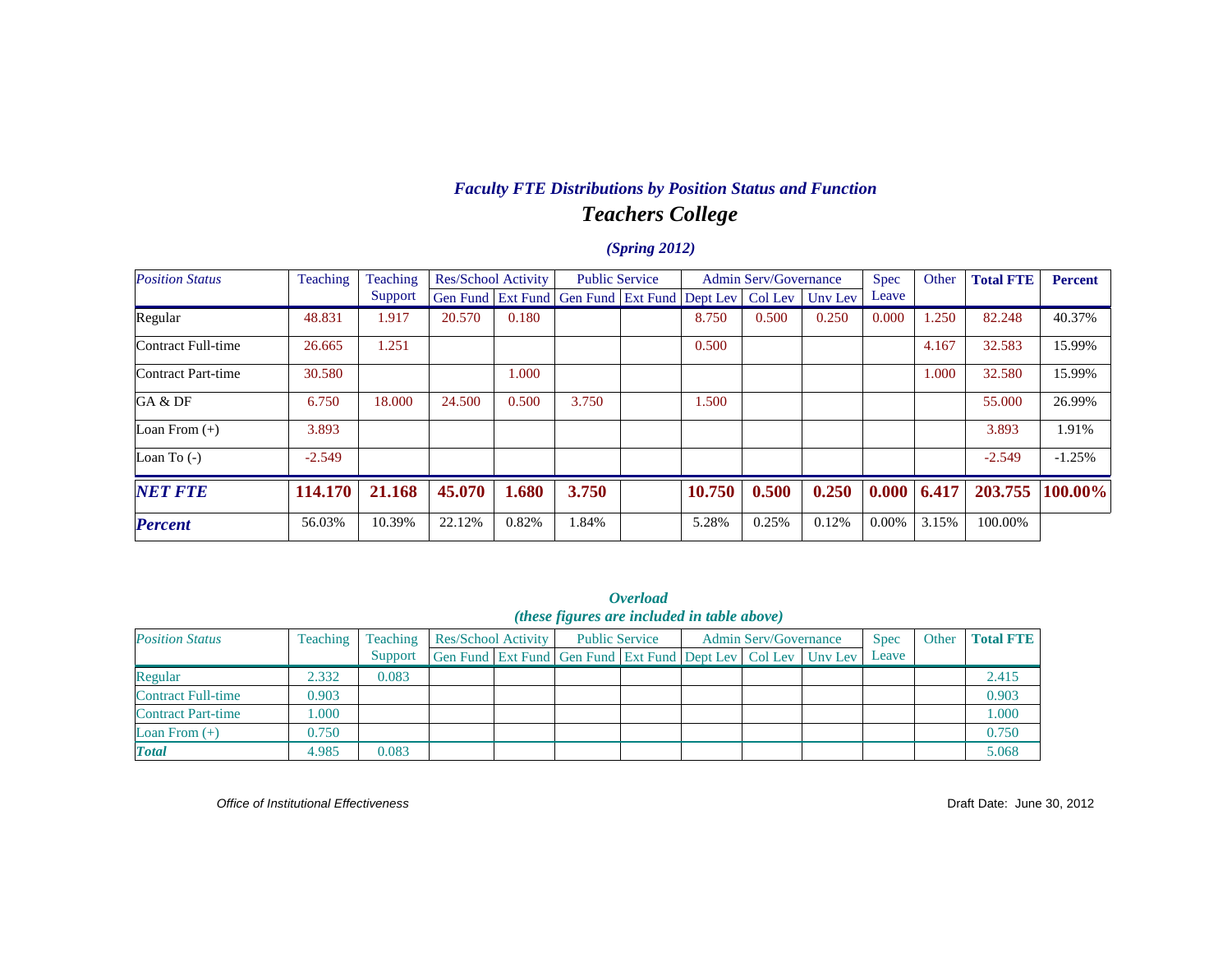### *Faculty FTE Distributions by Position Status and Function*

| <b>Position Status</b> | Teaching  | Teaching | Res/School Activity |  | <b>Public Service</b>                                            |  | <b>Admin Serv/Governance</b> |       |  | Spec  | Other | <b>Total FTE</b> | <b>Percent</b> |
|------------------------|-----------|----------|---------------------|--|------------------------------------------------------------------|--|------------------------------|-------|--|-------|-------|------------------|----------------|
|                        |           | Support  |                     |  | Gen Fund Ext Fund Gen Fund Ext Fund Dept Lev   Col Lev   Unv Lev |  |                              |       |  | Leave |       |                  |                |
| Regular                | .692      |          |                     |  |                                                                  |  |                              |       |  |       |       | 1.692            | 26.65%         |
| Contract Full-time     | 11.516    |          |                     |  |                                                                  |  |                              |       |  |       |       | 11.516           | 181.41%        |
| Contract Part-time     | 9.300     |          | 0.665               |  |                                                                  |  | 0.500                        | 0.500 |  |       |       | 10.965           | 172.73%        |
| Loan From $(+)$        | 1.433     |          |                     |  |                                                                  |  |                              |       |  |       |       | 1.433            | 22.57%         |
| Loan To $(-)$          | $-19.258$ |          |                     |  |                                                                  |  |                              |       |  |       |       | $-19.258$        | $-303.37%$     |
| <b>NET FTE</b>         | 4.683     |          | 0.665               |  |                                                                  |  | 0.500                        | 0.500 |  |       |       | 6.348            | 100.00%        |
| <b>Percent</b>         | 73.77%    |          | 10.48%              |  |                                                                  |  | 7.88%                        | 7.88% |  |       |       | 100.00%          |                |

#### *(Spring 2012)*